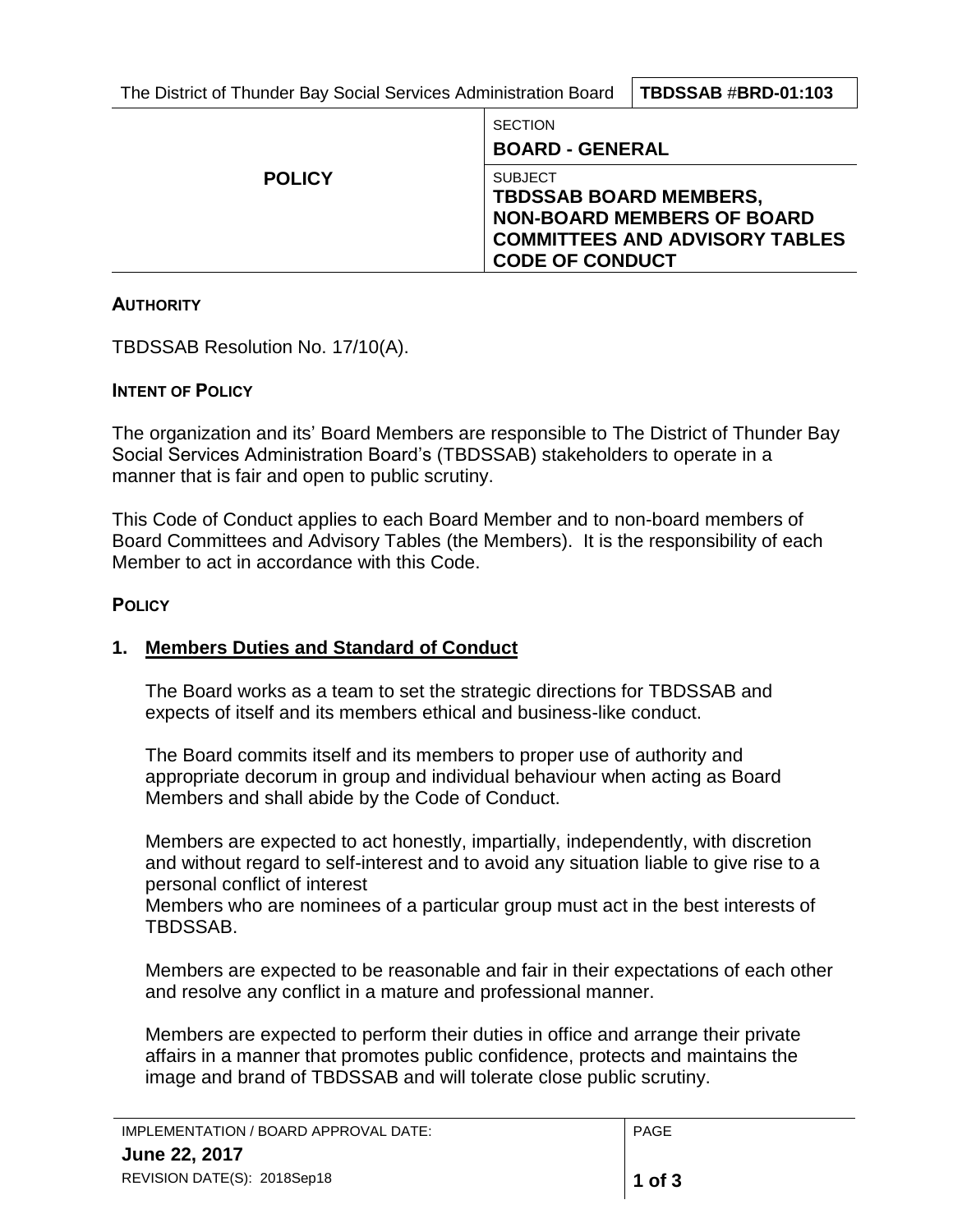| <b>SECTION</b>         | SUBJECT                                                                                          |
|------------------------|--------------------------------------------------------------------------------------------------|
| <b>BOARD - GENERAL</b> | <b>TBDSSAB BOARD MEMBERS, NON-</b>                                                               |
|                        | <b>BOARD MEMBERS OF BOARD</b><br><b>COMMITTEES AND ADVISORY TABLES</b><br><b>CODE OF CONDUCT</b> |

All Members shall abide by the Conflict of Interest Policy and any other applicable TBDSSAB policies.

All Members' conduct shall be characterized by courtesy to one another and to all persons they are dealing with and all actions taken by any Member shall be taken in good faith with the interest and goals of the Board foremost.

Members shall not attempt to exercise individual authority or give direction to the Chief Administrative Officer or any member of staff.

Members shall respect the confidentiality of information on matters that are discussed in Closed Session.

# **2. Certificate of Awareness and Adherence**

At the time of taking office as a Member and annually thereafter, Members will be asked to review this Policy and sign to confirm that they have read it, understand it and sought additional information if required to assist their understanding of it. A Member's signature identifies that the Member agrees to adhere to this Code of Conduct and understands the remedies which may be imposed for failure to adhere to it.

# **3. Reporting**

A Member who believes they may be in violation of this Code of Conduct, the Governance and Procedural By-law or Policies of the Board, is required to report the action, deed or transaction to the Chair of the Board. Failure to do so could lead to removal of the Member from the Board, Committee or Advisory Table.

Information about known or suspected violations of this Code of Conduct by any Member should be referred to the Chair of the Board by the complainant.

The Chair of the Board, in consultation with the Chief Administrative Officer, is responsible for meeting with Members promptly when their conduct or behaviour appears to be inconsistent with the intent of this Code of Conduct and its' related policies. If the Chair of the Board believes that there has been a violation, the matter will then be referred to the Board for review and a decision. The Member whom is believed to be in violation will be given an opportunity to respond to the complaint in front of the Board.